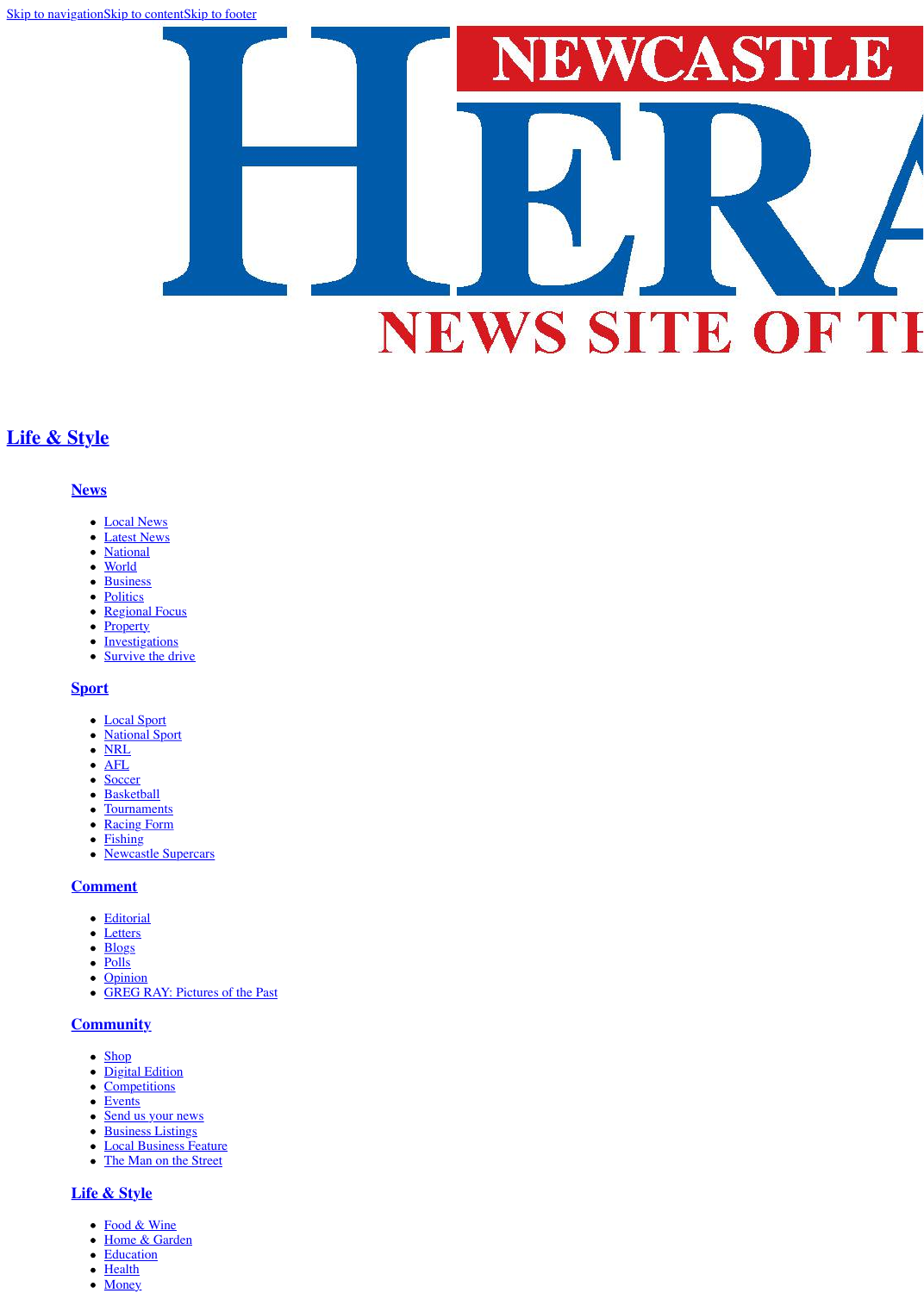- [Relationships](http://www.theherald.com.au/life-style/relationships/)
- [Parenting](http://www.theherald.com.au/life-style/parenting/)
- [Technology](http://www.theherald.com.au/life-style/technology/)
- [Travel](http://www.theherald.com.au/life-style/travel/)
- [Kilgour Prize](http://www.theherald.com.au/life-style/kilgour-prize/)

## **[Entertainment](http://www.theherald.com.au/entertainment/)**

- [Books](http://www.theherald.com.au/entertainment/books/)
- [Celebrity](http://www.theherald.com.au/entertainment/celebrity/)
- [Games](http://www.theherald.com.au/entertainment/games/)
- [Sudoku](http://www.theherald.com.au/entertainment/sudoku/)
- [TV & Movies](http://www.theherald.com.au/entertainment/tv-movies/)
- [Horoscopes](http://www.theherald.com.au/entertainment/horoscopes/)
- [TV Guide](http://www.theherald.com.au/entertainment/tv-guide/)
- [Quizzes](http://www.theherald.com.au/entertainment/quizzes-puzzles/)
- [Theatre](http://www.theherald.com.au/entertainment/theatre/)

# **[Classifieds](http://www.theherald.com.au/classifieds/notices/)**

- [Tributes](http://tributes.theherald.com.au/obituaries/theherald-au/)
- [Celebrations](http://celebrations.theherald.com.au/celebration/theherald-au/)
- [Jobs](http://www.theherald.com.au/jobs/)
- [Cars](http://www.countrycars.com.au/)
- [Place your own classified](https://advertisers.com.au/?pub=NCH)
- [Real Estate](https://www.domain.com.au/sale/newcastle-nsw-2300/)
- [Ag and Rural](https://www.agtrader.com.au/search/nsw--hunter,-central-&-north-coasts--newcastle-&-region?utm_source=theherald.com.au&utm_medium=classifieds&utm_campaign=regionals)

# **[Recommended](http://www.theherald.com.au/business-feature/)**

- [Sponsored Content](http://www.theherald.com.au/recommended/)
- [Special Publications](http://www.theherald.com.au/special-publications/)
- **[Advertising Features](http://www.theherald.com.au/advertising-feature/)**
- [Ad Features New](http://www.theherald.com.au/recommended/ad-features-new/)

 $|Q|$ Search Site Search the site

- [Home](http://www.theherald.com.au/)
- $\bullet$
- [News](http://www.theherald.com.au/news/)
- [Sport](http://www.theherald.com.au/sport/)
- [Comment](http://www.theherald.com.au/opinion/)
- [Community](http://www.theherald.com.au/community/)
- [Life & Style](http://www.theherald.com.au/life-style/)
- [Entertainment](http://www.theherald.com.au/entertainment/)
- **[Classifieds](http://www.theherald.com.au/classifieds/notices/)**
- [Recommended](http://www.theherald.com.au/business-feature/)
- $\bullet$   $\overline{All}$  $\overline{All}$  $\overline{All}$

# **[Life & Style](http://www.theherald.com.au/life-style/)[Travel](http://www.theherald.com.au/life-style/travel/)**

- [Food & Wine](http://www.theherald.com.au/life-style/food-wine/)
- [Home & Garden](http://www.theherald.com.au/life-style/home-garden/)
- [Education](http://www.theherald.com.au/life-style/education/)
- [Health](http://www.theherald.com.au/life-style/health/)
- [Money](http://www.theherald.com.au/life-style/money/)
- **[Relationships](http://www.theherald.com.au/life-style/relationships/)**
- [Parenting](http://www.theherald.com.au/life-style/parenting/)
- [Technology](http://www.theherald.com.au/life-style/technology/)
- [Travel](http://www.theherald.com.au/life-style/travel/)
- [Kilgour Prize](http://www.theherald.com.au/life-style/kilgour-prize/)
- 1. [Home](http://www.theherald.com.au/)
- 2. [Life & Style](http://www.theherald.com.au/life-style/)
- 3. [Travel](http://www.theherald.com.au/life-style/travel/)

June 7 2015 - 12:15AM

# **Top 10 most creative holiday lessons**

**Michael Gebicki**

## **[Travel](http://www.theherald.com.au/life-style/travel/)**

- $\bullet$   $f$  [SHARE](https://www.facebook.com/sharer/sharer.php?u=http://www.theherald.com.au/story/3127752/top-10-most-creative-holiday-lessons/?cs=34)
- **S[TWEET](http://twitter.com/share?url=http://www.theherald.com.au/story/3127752/top-10-most-creative-holiday-lessons/?cs=34&text=Top%2010%20most%20creative%20holiday%20lessons&via=newcastleherald)**
- $\bullet$   $\blacktriangleright$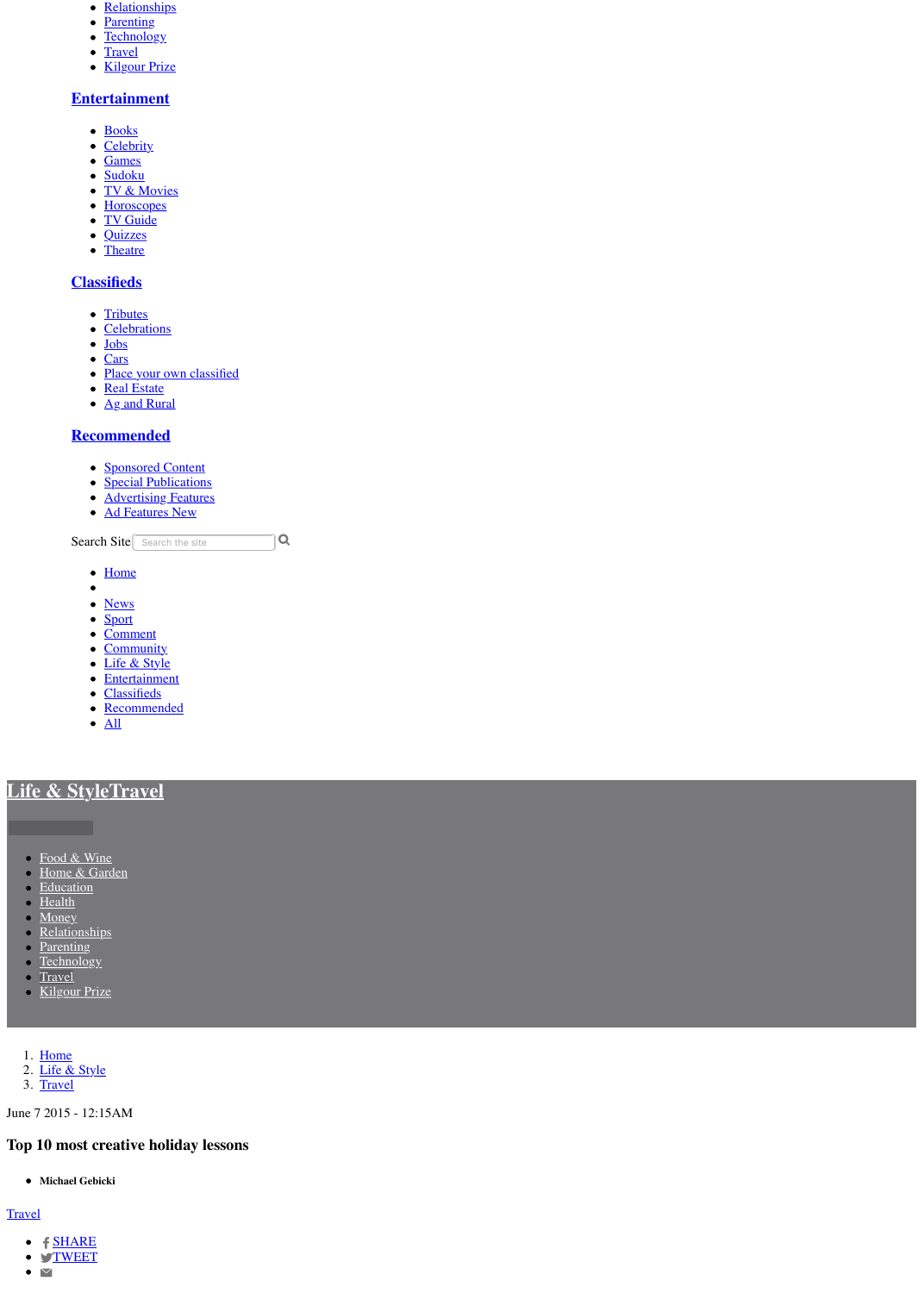

! Flamenco classes are on offer in Granada, Spain.

Watching the world go by from a cafe table has its charm, but travel works best when it's hands-on. Here are 10 energising suggestions.

**1 TAIKO BEAT, JAPAN**

Taiko is to conventional drumming what piloting an F-22 Raptor is to driving. Professional taiko artist Art Lee, artistic director of Japan's Wadaiko Tokara, offers courses from just a few hours to week-long intensives, in the mountainous Shimoina District of Nagano Prefecture. They offer deep immersion in Japanese culture as well as rigorous instruction in the art of wadaiko, as the taiko drums are known in Japan.

#### *See [tokara.net.](http://tokara.net/)*

#### **2 WOK ON, BALI**

A resident of Bali for close to three decades, Janet De Neefe has planted her roots firmly in the soil of her adopted home, introducing outsiders to Balinese cuisine through her Casa Luna Cooking School. Market tours, herbs and spices, and the art of perfect rice cooking all feature. Half-day classes take place on weekdays and you can dip in and out as you wish.

#### *See [casalunabali.com.](http://casalunabali.com/)*

#### **3 SNAPPY SHOOTERS, WORLDWIDE**

*National Geographic*'s photographers are some of the legends of the business. Anyone can sign up for a photo trip with National Geographic Expeditions, which take photo enthusiasts to such exotic locations as Ethiopia, Bhutan, Costa Rica and the Galapagos, in the company of these world-class photographers.

*See [nationalgeographicexpeditions.com.](http://nationalgeographicexpeditions.com/)*

#### **4 FLAMENCO FLING, SPAIN**

At the foot of the Sierra Nevada Mountains in the city of Granada, Carmen de las Cuevas, the School of Spanish for foreigners, is dedicated to imparting all things Spanish. There's a choice of flamenco courses or Spanish language with flamenco, from one week up to three months. Dance teachers come with distinguished credentials, and classes are 12 maximum.

*See [carmencuevas.com](http://carmencuevas.com/).*

## **5 EASEL DOES IT, ITALY**

# **[NU OF NOOIT:](https://googleads.g.doubleclick.net/aclk?sa=l&ai=Cc4qf-kCAWvLwDpiUywXezouoB7688KlQttnd3NYGh5Xe_dEIEAEg2_G5V2CRrJOF_BegAafgxPwDyAEBqQIcJdGLJo60PuACAKgDAcgDmwSqBP4BT9AU54P2qjEJGBCo4oeK7k8KtUlIfS5IMRL9Ps644S_B5cT9BfaiFVcFF_8ZY4tEokFlKYyVbL1mtNWfO5NQSSIjveM3Vr0KpdK0qqvmpU3J1MIW9vBJfTiPRf7spsC44EhhYgLeq6h6Hg3P18ORL-MUlfWsfTsb6oLfqJEHwAnq7EFBoNulXvPEUKCQ5Kw1V8hJMmqsJeBb1VQXeIGbssgzycok92p5TTGZcugFFi2LSqd5cfuluyxU8DFIDZPx2V3wGjzl1nrc7EAdFVYRxTb3fYfnZ0myDO5i_IVAdNFwHYsbSi1ObkA-3g-jrnpjO9fLEKrj_QqZJ4b8MejgBAGAB-G8_AeoB6a-G9gHAdIIBwiAYRABGAGxCS5iozhjgz_agAoD2BMC&num=1&sig=AOD64_0sOIDjL0gtDRDvw510yZg7TRXqcQ&client=ca-pub-7888676654047393&adurl=https://t.myvisualiq.net/click_pixel%3Fet%3Dc%26ago%3D212%26ao%3D740%26aca%3D877212915%26si%3D-1306%26ci%3D-7%26pi%3D44314184775%26ad%3D-7%26sv1%3D-7%26advt%3D-7%26chnl%3D-7%26vndr%3D1157%26red%3Dhttps://www.tui.nl/p/vakantie/griekenland/karpathos/%3Futm_source%3Dgoogle%26utm_medium%3Dbanner_regulier%26utm_campaign%3Djp_prospecting_griekenland)  KARPATHOS**

Ontdek Karpathos. Met

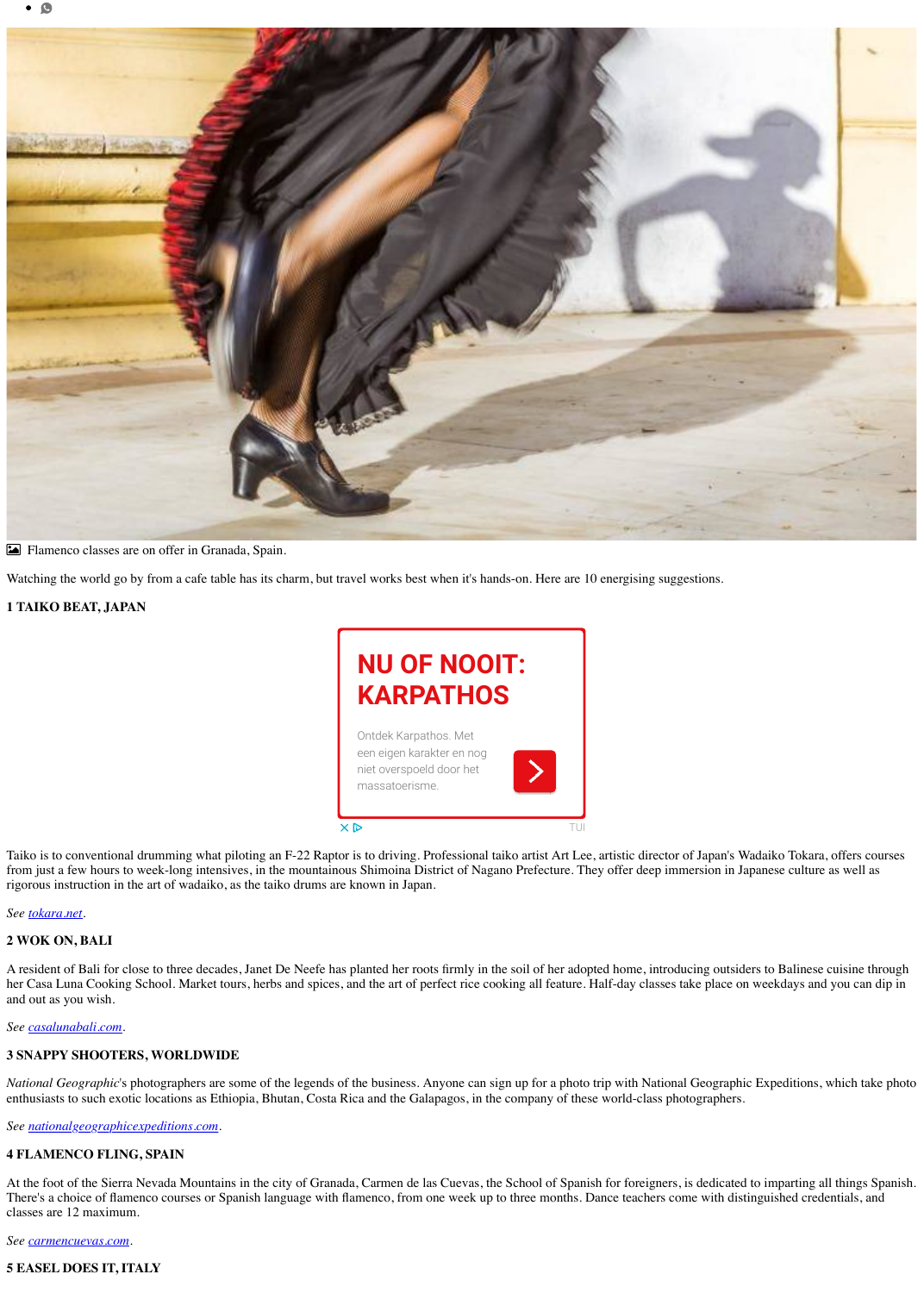Set on a hilltop estate just outside Orvieto, Arte Umbria's specialty is painting, drawing, sculpture and printmaking workshops. The one-week courses are aimed at all levels, and include long lunches, wine and lounging by the pool. Accommodation is in a rustic, 10-bedroom country house on the estate.

#### *See [arteumbria.com.](http://arteumbria.com/)*

#### **6 THE WRITE STUFF, ENGLAND**

British-based Arvon runs five-day residential writing courses in the English countryside. Tutors include celebrated names from the world of contemporary English literature, and groups are limited to 15. Choose from poetry, radio dramas, writing young adult fiction and short-story writing. Locations include West Yorkshire's Lumb Bank and The Hurst in Shropshire, former homes of Ted Hughes and John Osborne respectively.

#### *See [arvon.org](http://arvon.org/).*

#### **7 SKYROS WRITING, GREECE**

The Writers' Lab on the Greek Island of Skyros promises to polish those pensees into prose. Their one-week courses are open to all, from complete beginners with writerly thought bubbles to published authors. Literary luminaries such as Margaret Drabble, Hanif Kureishi, Hilary Mantel and Alison Lurie have all graced the centre.

#### *See [skyros.com](http://skyros.com/).*

#### **8 TUSCAN TASTES, ITALY**

With nights in luxury Tuscan villas, plenty of wine and lots of laughs as a side serve, the cooking classes that Tuscookany have operated for more than a decade tick all the right boxes. The emphasis is on traditional Tuscan cooking, with instruction in English by local chefs. Each of the three villas teaches its own menu at the discretion of its head chef, with mastery of half a dozen different antipasti, entrees, mains and desserts as the aim.

#### *See [tuscookany.com.](http://tuscookany.com/)*

#### **9 SACRED SOUNDS, INDIA**

Close to the Ganges River in the holy city of Varanasi, the Academy of Indian Classical Music is a residential music school that offers tuition to Westerners in the sitar, tabla, harmonium and flute, the anchor of Indian classical music. The particular style taught here is the Benares Gharana, which has been passed down from teacher to student over many centuries.

*See [benaresmusicacademy.com](http://benaresmusicacademy.com/).*

#### **10 SALSA SENSATION, CUBA**

Mi Salsa Cubana is a Cuban dance school that promises to put silk and spice into your parquet shuffle. While the emphasis is on salsa, students learn a variety of Latin styles including son, rueda de casino, mambo, cha cha, and rumba. Mi Salsa Cubana's two-week courses are at Havana's Hotel Kohly. Course co-ordinator Stine Ortvad is a professional dancer from Denmark who has taught salsa for two decades.

#### *See [misalsacubana.com.](http://misalsacubana.com./)*

*This story [Top 10 most creative holiday lessons](http://www.smh.com.au/travel/top-10-most-creative-holiday-lessons-20150601-gh6brb.html) first appeared on [The Sydney Morning Herald](http://www.smh.com.au/).*

- f [SHARE](https://www.facebook.com/sharer/sharer.php?u=http://www.theherald.com.au/story/3127752/top-10-most-creative-holiday-lessons/?cs=34)
- **S[TWEET](http://twitter.com/share?url=http://www.theherald.com.au/story/3127752/top-10-most-creative-holiday-lessons/?cs=34&text=Top%2010%20most%20creative%20holiday%20lessons&via=newcastleherald)**
- 
- 

# **RECOMMENDED**







[Night of double trouble comedy](http://www.theherald.com.au/story/5213264/night-of-double-trouble-comedy/?cs=2372) NEWCASTLE ENTERTAINMENT



[Knights pinch Sharks star](http://www.theherald.com.au/story/5220893/knights-pinch-sharks-star/?cs=306) NRL



[Family feud lands Tinkler in hot water](http://www.theherald.com.au/story/5187195/family-feud-lands-tinkler-in-hot-water/?cs=305) LOCAL NEWS



[Police investigate Mayfield crash](http://www.theherald.com.au/story/5220953/police-investigate-mayfield-crash/?cs=305) LOCAL NEWS



[Home security: Jets sure up local talent with](http://www.theherald.com.au/story/5220985/home-security-jets-sure-up-local-talent-with-new-deals/?cs=306) new deals LOCAL SPORT

[Knights juniors beat Dragons](http://www.theherald.com.au/story/5220805/knights-juniors-beat-dragons/?cs=306) LOCAL SPORT

[Beach town blackened in Sunday's Stockton bushfire](http://www.theherald.com.au/story/5221050/beach-town-blackened-in-sundays-stockton-bushfire/?cs=305) LOCAL NEWS